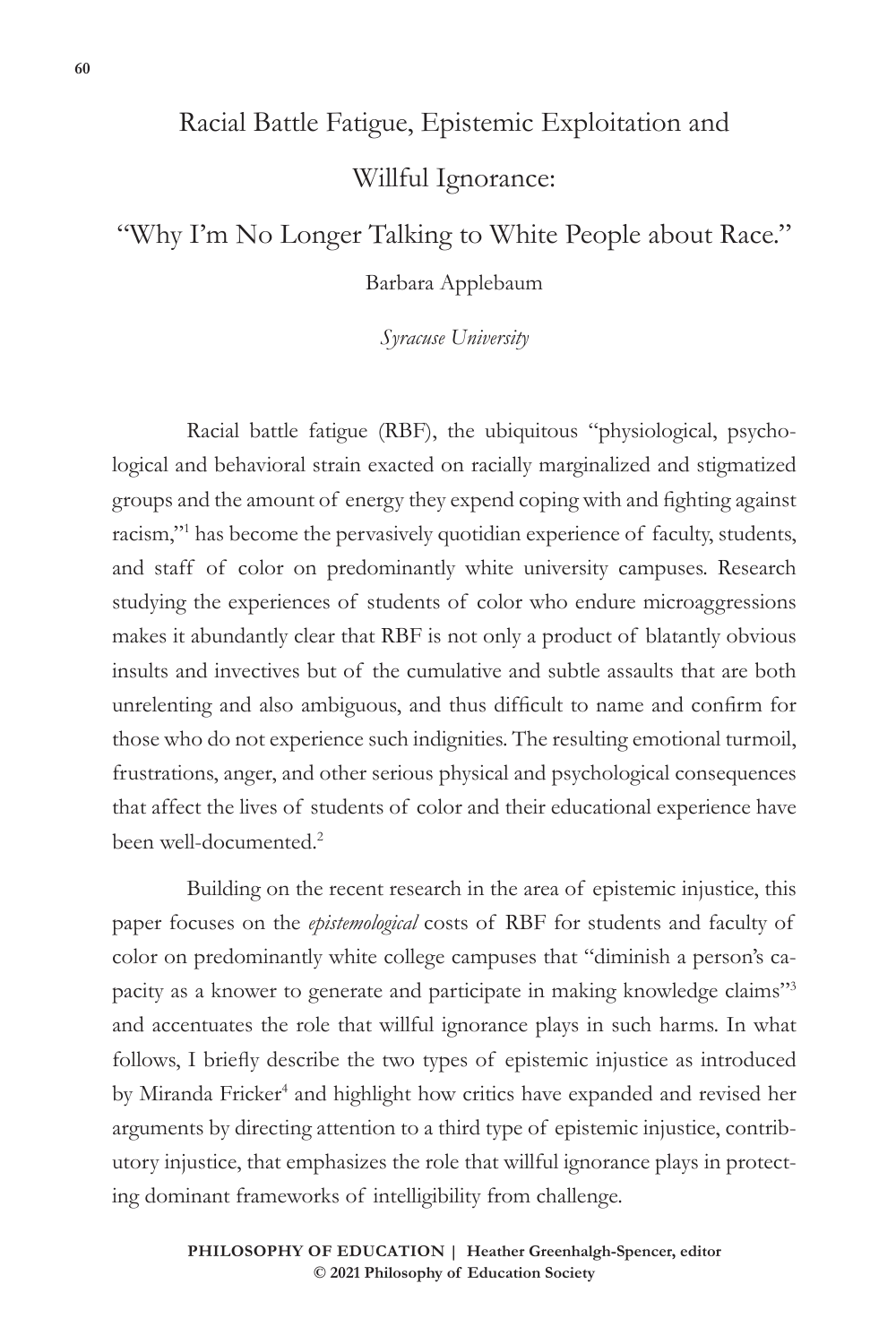Attending to willful ignorance helps us to better articulate the epistemic harms that the epistemically marginalized endure. Epistemic exploitation, a concept introduced by Nora Berenstain,<sup>5</sup> provides a compelling illustration of willful ignorance and its damaging consequences that exacerbate RBF. Some epistemic effects of willful ignorance are examined as well as the choice to withdraw from conversation with white people. Finally, some concrete classroom discussions around safe space that can be informed by understanding the epistemic harms of willful ignorance are discussed.

## *EPISTEMIC INJUSTICE*

In her widely cited book, *Epistemic Injustice: Power and the Ethics of Knowing*, Miranda Fricker coins the term "epistemic injustice" to address the ways in which members of marginalized groups are not justly treated as epistemic agents. There is a distinctively epistemic type of injustice in which someone is wronged specifically in their capacity as a knower. The idea of epistemic injustice highlights the mutual entanglement of ethics and epistemology that earlier trailblazing feminist philosophers pioneered, themselves targets of the very epistemic marginalization that Fricker describes.<sup>6</sup>

Fricker identifies two types of epistemic injustice: testimonial injustice and hermeneutical injustice. Testimonial injustice occurs when "prejudice causes a hearer to give a deflated level of credibility to a speaker's word"7 or when an individual's expression of knowledge is granted less credibility due to factors such as race, gender, or other markers of marginalized social identity, what today is often referred to as implicit bias. Hermeneutical injustice occurs when the collective hermeneutical resources are shaped by the experiences of dominantly situated knowers so that a lacuna or gap in the collective conceptual resources, according to Fricker, makes it difficult for the marginalized to understand their own experiences. In both cases of testimonial and hermeneutical injustice, the person's capacity as an epistemic agent is jeopardized because one's ability to share knowledge with others is unjustly diminished.

One of the illustrations of testimonial injustice that Fricker provides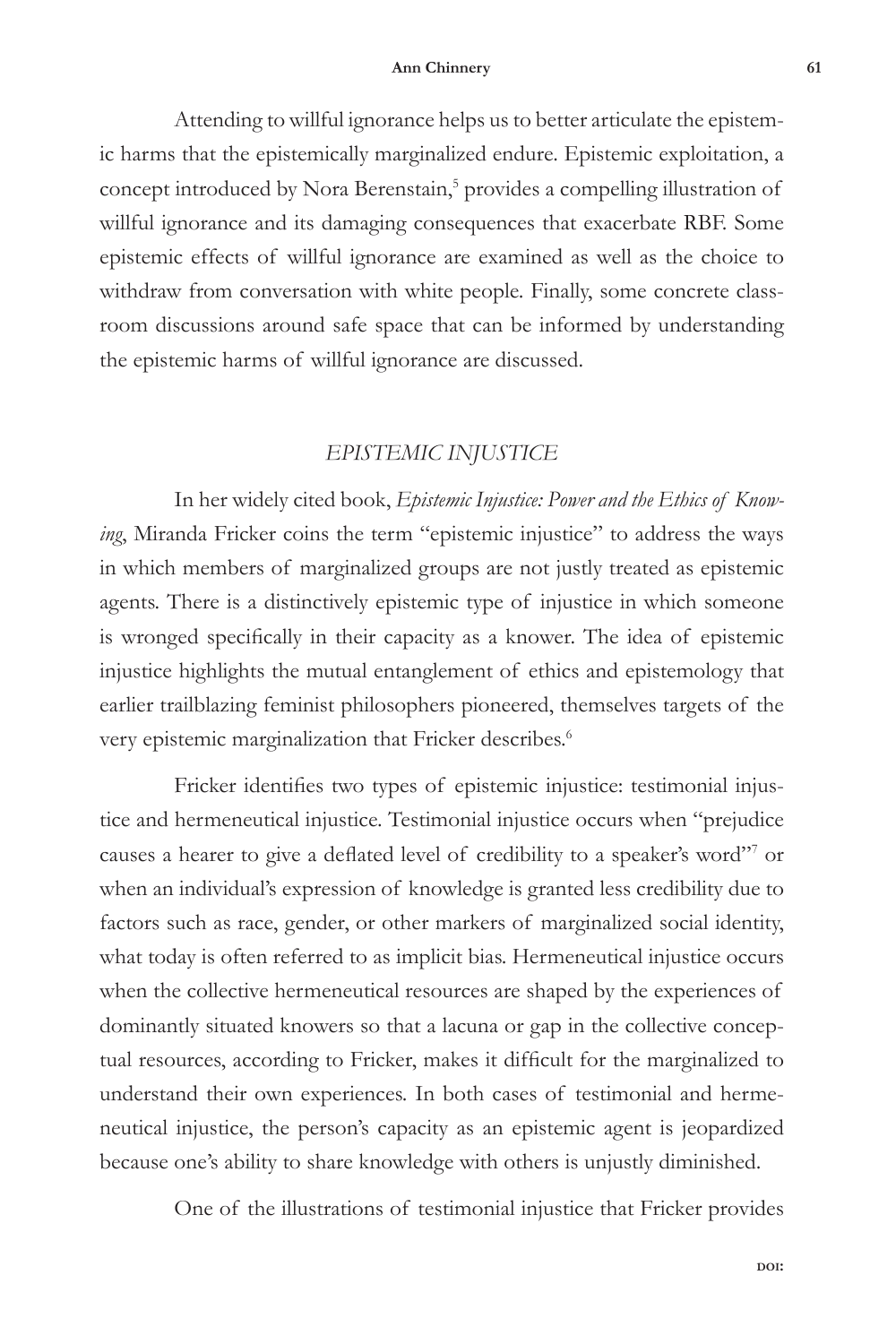concerns the trial of Tom Robinson, drawn from Harper Lee's *To Kill a Mockingbird*, 8 in which the jury does not perceive the testimony of Robinson, a Black man, as credible simply because of his race. Fricker maintains that a credibility deficit based on identity prejudice results in the target being treated as an object in the sense of being denied status as someone who is able to be an agent capable of having an active effect on listeners.

Portending a major limitation of Fricker's project, Gaile Pohlhaus, Jr. argues that the point is not that Robinson is perceived as an object when his testimony is dismissed on the basis of identity prejudice.<sup>9</sup> Rather, he is treated as a truncated subject whose credibility is selectively affirmed or denied depending on whether it conforms to the dominantly situated knower's framework. Anything the target might try to express that is beyond dominant epistemic frameworks is unrecognized and not given uptake. When the speaker's words challenge dominant frameworks of intelligibility, the hearer either dismisses what is said or reshapes and misinterprets what is said in ways that fit the dominant framework. The speaker's epistemic, agential ability to affect and possibly change what the hearer thinks becomes moot.

Pohlhaus' insight underscores that while testimonial injustice harms the speaker in her capacity as a knower, it also has consequences for the silencer. Testimonial injustice curtails what one can hear. Evidence, opposing ideas, and new concepts that are conducive to knowledge expansion can be ignored. Ignorance is maintained by testimonial injustice, and epistemic exclusions result in deficiencies in social knowledge.

Anger is one effect of testimonial injustice. In the face of being persistently ignored and dismissed, rage can be a justified response. Yet there are consequences to expressing anger in that anger can become further justification for being ignored. In her examination of anger, Sara Ahmed explains that when women of color are read as being against x because one is angry rather than being angry because one is against x, they become entangled in their anger and angry at not being heard. This then has been used to provide validation for the dismissal by confirming that only anger grounds the truth behind their speech.<sup>10</sup>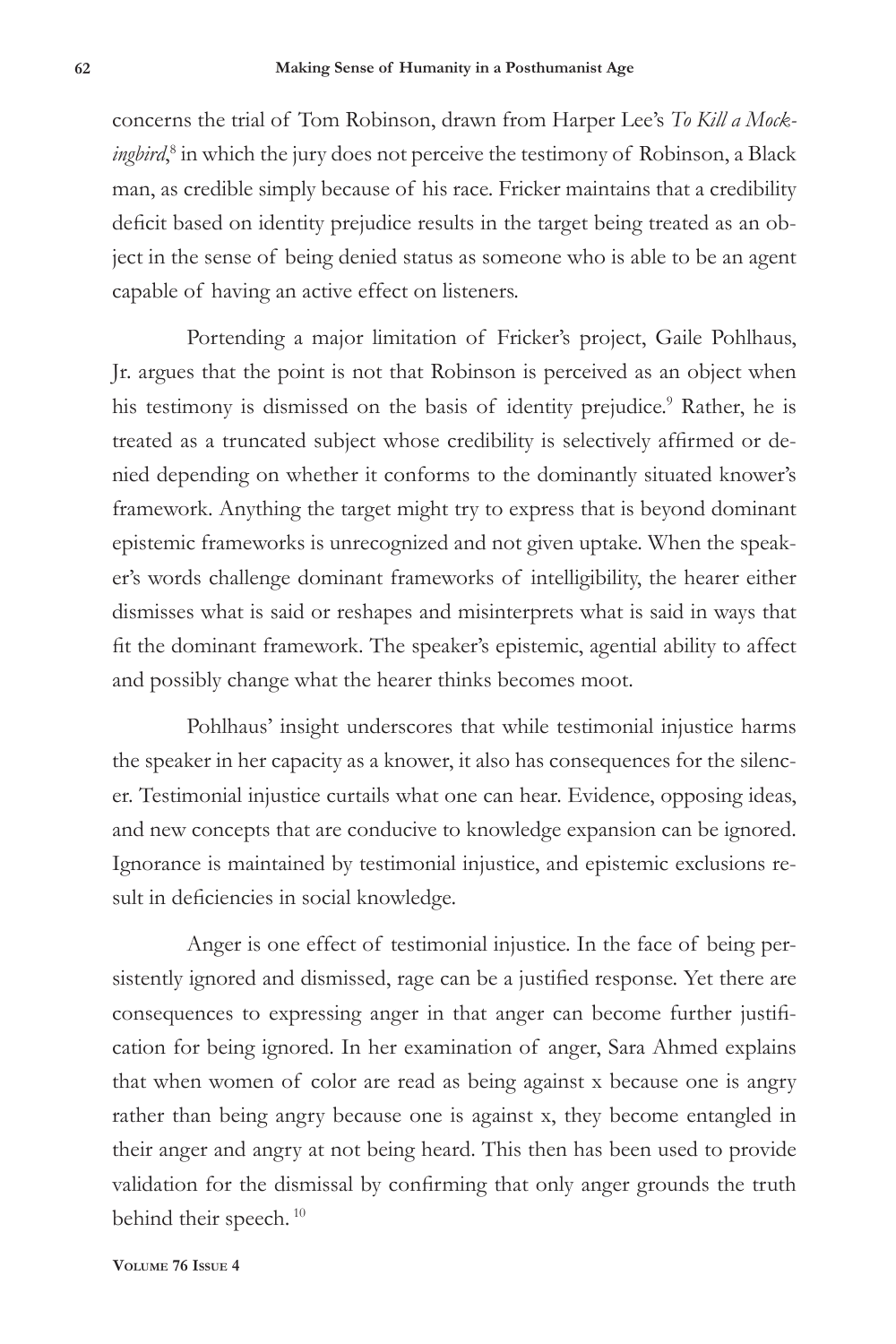An alternative response to testimonial injustice is intimated in Kristie Dotson's discussion of two types of silencing: testimonial quieting and testimonial smothering.11 Testimonial quieting occurs when, because of identity prejudice, the hearer does not regard the speaker as a knower or source of knowledge. Because the speaker is not given the appropriate uptake, *it is as if the speaker did not speak at all*. For example, it is not just that Tom Robinson's testimony endures credibility deficit but, rather, that it means nothing to the jury. On the other hand, if a speaker recognizes that her words are unlikely to receive uptake whether because the hearer is unable or unwilling, she may decide to self-censor or refuse to speak at all. Dotson refers to this as testimonial smothering; the speaker *herself* withholds testimony. As Dotson points out, such self-censoring arises because one anticipates that one's words will not receive uptake, it is a form of *coerced* self-silencing. Testimonial quieting and testimonial smothering go hand in hand, for when one is consistently refused uptake, self-censoring and withdrawal become a form of self-care and survival.

Hermeneutical injustice, Fricker's second type of epistemic injustice, occurs because "the powerful have an unfair advantage in structuring collective social understandings"<sup>12</sup> and this results in a lacuna (a gap) in the conceptual or linguistic resources of a society. I want to highlight that Fricker acknowledges that dominant hermeneutical resources exclude concepts that explain marginalized experience. Yet, at the same time, she equates such dominant frameworks with "*collective* hermeneutical resources" or the *shared* concepts that are available to understand the social world.

According to Fricker, the absence of a concept to name an injustice results in marginalized knowers not being able to understand or articulate what is happening to them because the language people use shapes how people make sense of their experiences. Significantly, Fricker attributes this lacuna to a structural identity prejudice in the collective hermeneutical framework.13 If there is a lack of concepts in the collective hermeneutical resources to name injustice and the reason for this is structural identity prejudice, then marginalized knowers do not have available to them the appropriate interpretative tools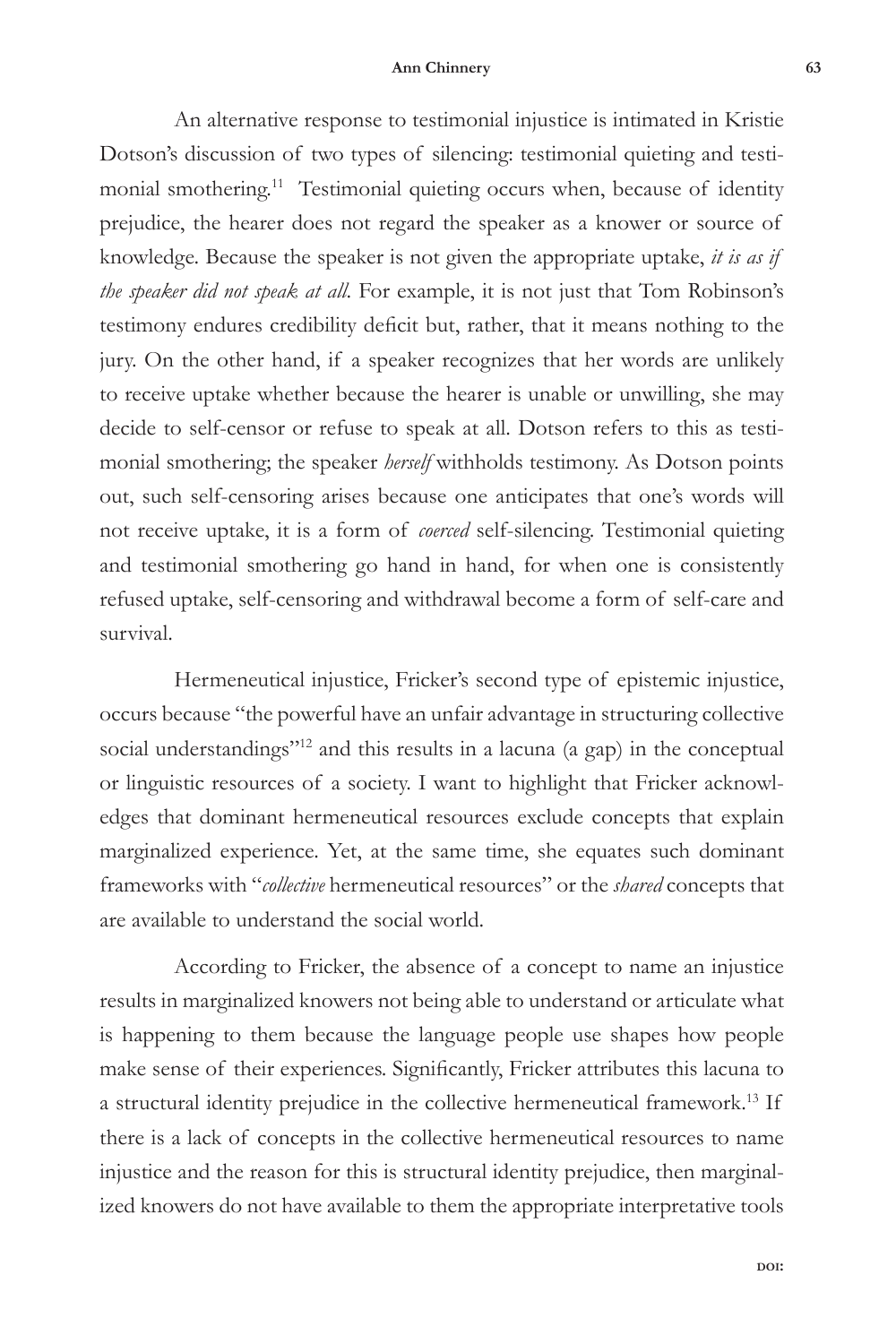to understand and communicate marginalized experience.

Although the lacuna exists for all knowers, it does not manifest as injustice for dominantly situated knowers who find a fit between their experiences and the dominant resources available. If a lacuna were to exist, it would not be the result of structural injustice that is based on the dominant knower's social identity.

As an illustration of hermeneutical injustice, Fricker offers that before the term sexual harassment entered our public language, it was challenging for women to understand and name their experience of unwanted sexualized attention because their experience was rendered unintelligible due to gaps in the shared epistemic resources.

## WILLFUL IGNORANCE

There has been an upsurge of scholarship exposing a lacuna in Fricker's own construal of hermeneutical injustice. Because Fricker mistakenly associates dominant frameworks of intelligibility with the available *collective* hermeneutical resources, she fails to consider other frameworks of intelligibility that might be available to the marginalized but not collectively recognized or even defiantly excluded by dominant frameworks. There is a *hidden* assumption in Fricker's description of hermeneutical injustices implying that if there are no epistemic resources in *dominant* frameworks of intelligibility (the collectively shared framework), then the marginalized will lack an understanding of their own experience.

As Rebecca Mason, Jose Medina, Gaile Pohlhaus, Jr., and Kristie Dotson have shown, the marginalized often develop their own epistemic resources, concepts that make their experience intelligible amongst themselves.<sup>14</sup> The actual problem is that even when the marginalized possess these concepts to name their experiences they may "still remain systematically misunderstood by others…when they try to communicate about those experiences."15 This critique is significant because not only does it point to a limitation of Fricker's account but it also shifts attention away from an exclusive focus on implicit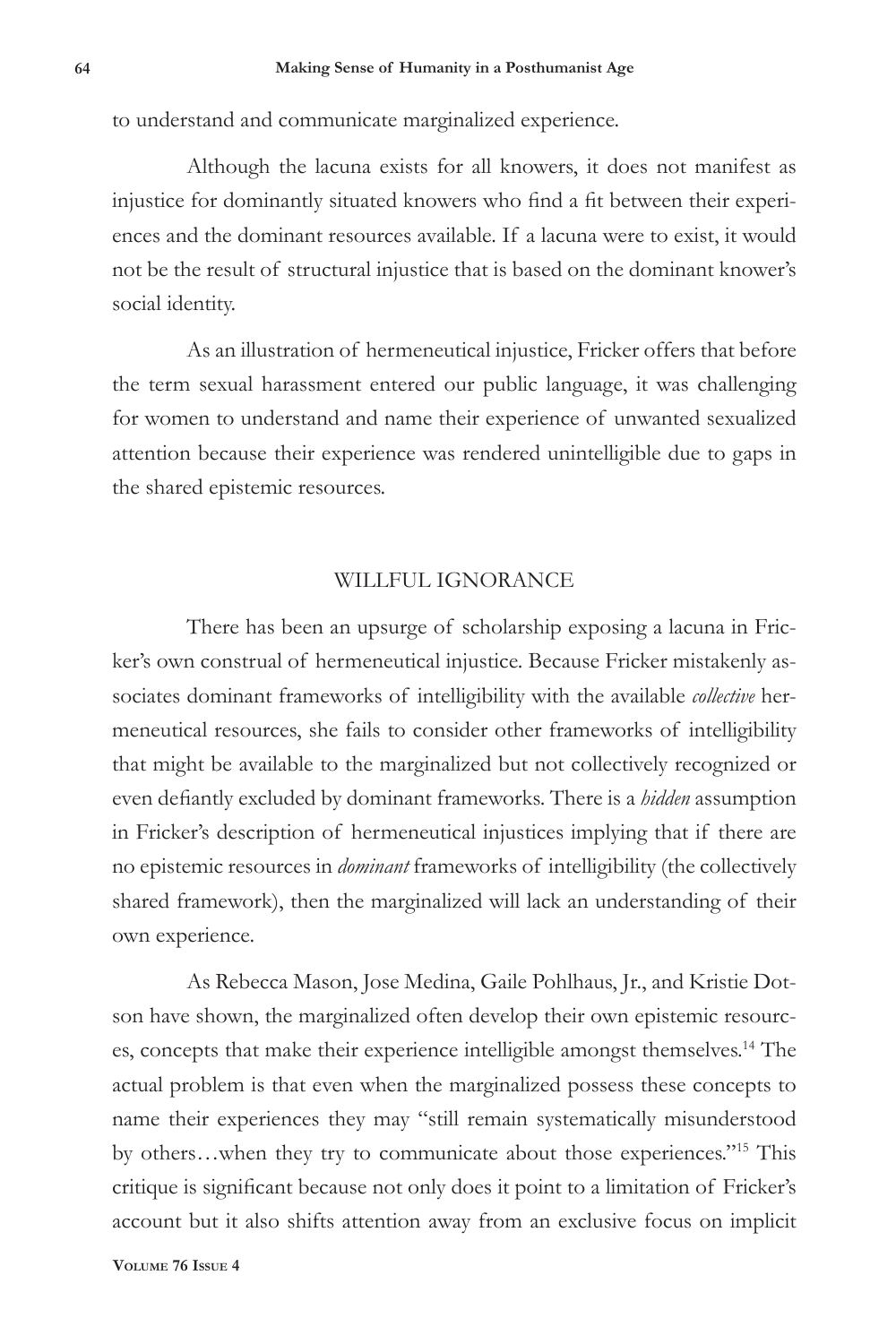identity bias and, instead, draws attention to willful ignorance, a refusal to engage with resources that make sense of marginalized experience

Dotson maintains that Fricker contends that both the marginalized speaker and the dominant hearer have equal difficulty in making marginalized experience intelligible because she assumes there is only a single group of collective hermeneutical resources available to all.<sup>16</sup> As Dotson insists, this fails to take into account alternative epistemologies developed by marginalized communities that explain the injustice they endure but that are not only widely rebuffed by dominantly situated knowers but also willfully resisted by them.

The marginalized may very well understand their experiences and have their own epistemic resources that make their experiences intelligible. Pohlhaus adds that dominantly situated knowers *pre-emptively* dismiss such epistemic resources and introduces the concept of "willful hermeneutical ignorance" which occurs "when dominantly situated knowers refuse to acknowledge epistemic tools developed from the experienced world of those situated marginally." 1718 This refusal to engage allows the systemically privileged to "misunderstand, misinterpret, and/or ignore whole parts of the world"<sup>19</sup> and it preserves the comfort of ignorance.

Moreover, Pohlhaus notes that despite the existence of the term sexual harassment to name such oppression, some men will still dismiss its legitimacy or mock women who use the term to explain their experience. Such men's refusal to know often manifests in blaming women for lacking a sense of humor or being too sensitive. The dominant positionality of such men allows them to deny credibility to the concepts that make sense of such experiences. In other words, the concepts are available to understand marginalized experience but often not used because of credibility access and an exclusive adherence to dominant frameworks of intelligibility. These men protect their dominance by "not enter(ing) into a relation of true epistemic interdependence"<sup>20</sup> with the women who need this concept to explain their experience. While Fricker focuses on credibility deficit and contends that credibility excess does not constitute epistemic injustice, Pohlhaus demonstrates how dominantly situated knowers place too much confidence in their own experiences and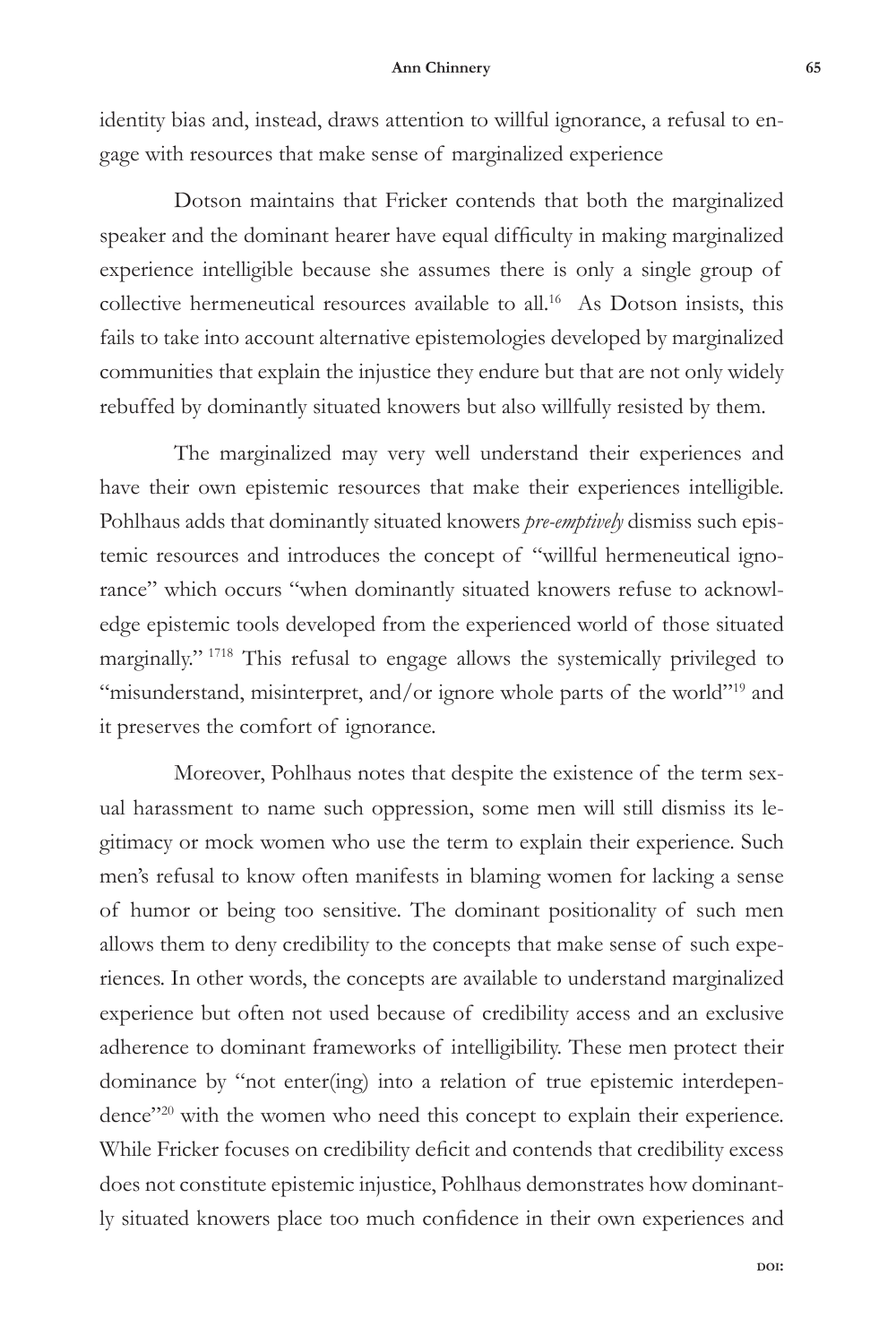interpretations of events and, thereby, cannot "hear" conflicting, but relevant, interpretations provided by the marginalized.

Epistemic injustice thus involves more than just implicit bias or lack of concepts for the marginalized to explain their experiences to themselves. Fricker's focus on implicit identity bias implies that if one just brings implicit bias to awareness, it will be extinguished. This ignores the resilience both of dominantly situated knowers' refusal to know as well as the closed character of dominant systems of meaning that contain the "seeds of their own preservation,"<sup>21</sup> examples of which will be subsequently provided. Dotson captures this when she introduces a third form of epistemic injustice. "Contributory injustice" underscores the persistent deference to dominant hermeneutical resources that prevents the proper uptake of the resources that the oppressed have developed to make sense of their experience.<sup>22</sup>

The emphasis on "contributory" highlights that this type of injustice involves the marginalized not being able to contribute the concepts necessary to explain their experience to the collective understanding. The focus on "contributory" also makes clear that this is not due to their not having a contribution to make but, rather, because their contributions are systematically dismissed by dominantly situated knowers. Therefore, "contributory" also underscores the ways in which the systemically privileged are *actively* and *collectively* complicit in blocking the conceptual resources that are crucial for understanding marginalized experience from mainstream discourse. Attempts by the systemically marginalized to "prove" the pervasiveness of patterns of sexism and racism, for example, become tiresome and fruitless because there is no uptake or engagement.

In his discussion of white ignorance, Charles Mills argues that such ignorance is not merely a passive lack of knowledge on the part of the individual but an active distancing from what one does not want to know that has an *entire battery of systemically supported defense mechanisms* that shield such ignorance from challenge.<sup>23</sup> Unlike traditional understandings of ignorance which consider ignorance as *individual* deficiency, Mills maintains that white ignorance is a form of *systemically* sustained ignorance that is "militant, aggressive, not at all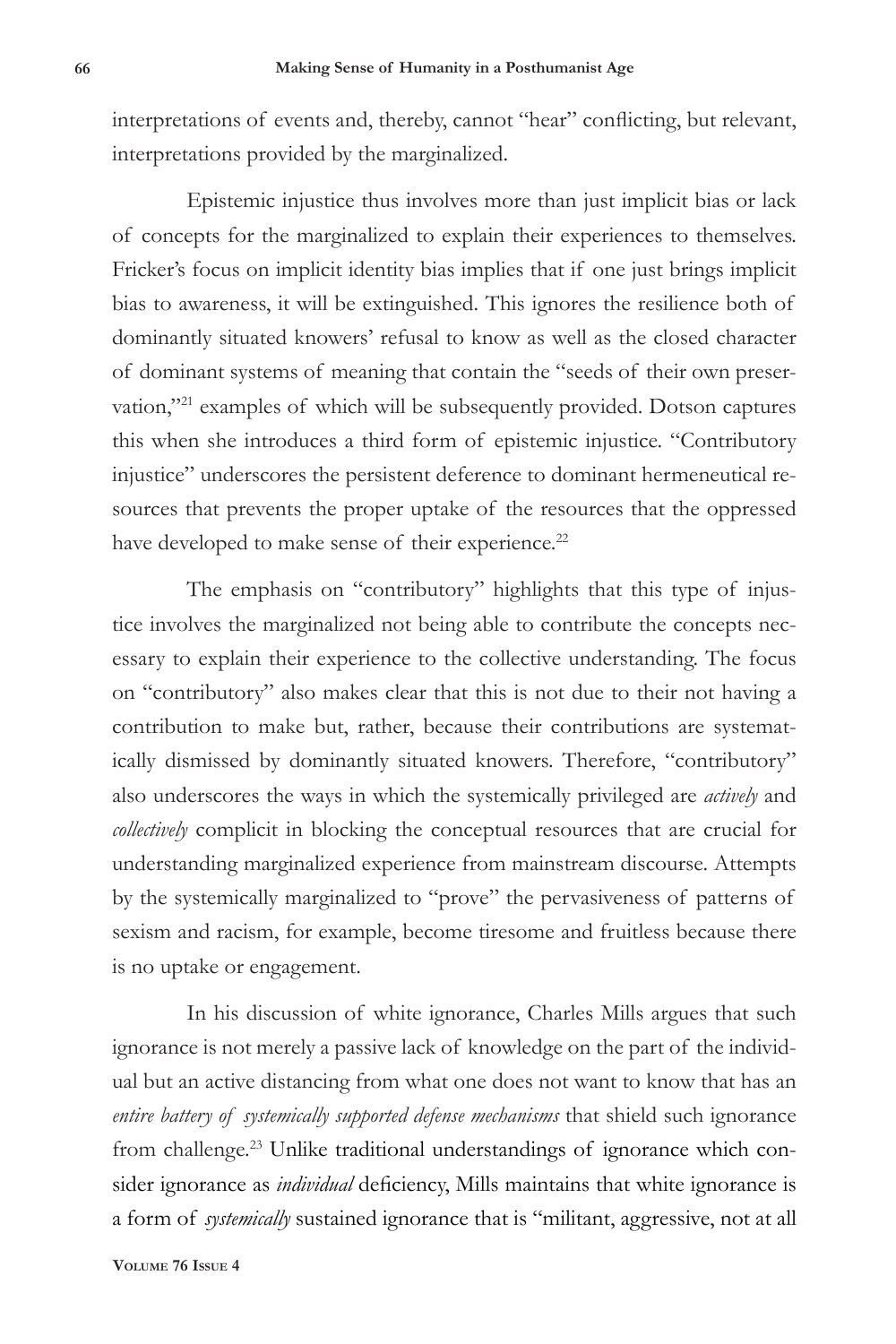confined to the illiterate and uneducated but propagating at the highest levels of the land, indeed presenting itself unblushingly as knowledge."24 Linking white ignorance to the maintenance of white supremacy, Mills explains that dominant racial epistemic structures support "a particular pattern of localized and global cognitive dysfunctions (which are psychologically and socially functional)" that protect the privileges of the racially dominant group and shield such privileges from contestation.<sup>25</sup>

Building and expanding upon Mills' work, Jose Medina describes a type of active ignorance that is associated with "cognitive comfort" and manifests in a refusal to believe that impedes learning and epistemic growth.<sup>26</sup> Active ignorance protects comfortable certainties and "is a form of insensitivity that filters out experiences that can challenge our beliefs and create troubles for our cognitive perspective."27 Medina introduces the concept of meta-ignorance to explain how bodies of ignorance remain resistant to change. Such ignorance entails an ignorance of one's own ignorance that ensures that dominantly situated knowers *will not have to* recognize how they are implicated in the perpetuation of unjust systems. This is another indication that dominant systems of meaning contain the seeds of their own preservation. Mega-ignorance involves not only not knowing and not needing to know but, more significantly, *needing not to know*. For Medina, meta-ignorance entails an *active* effort to avoid what he refers to as "epistemic friction." Medina offers an analysis of colorblindness or the refusal to consider social positionality as an illustration of such avoidance of conflict and friction.

The point here is not that epistemic justice requires the uncritical acceptance of the testimony of the marginalized $28$  but, rather, to expose the ways in which dominantly situated knowers have the "privilege" to *immediately* doubt and dismiss the marginalized speaker's testimony in ways that seem "reasonable." Meta-ignorance helps to bring an important feature of contributory injustice into clearer view because it not only reveals the self-confidence of individuals who do not know that they do not know and do not need to know marginalized truths but think they know, but it also highlights how dominantly-situated knowers *need not to know* because to genuinely engage in such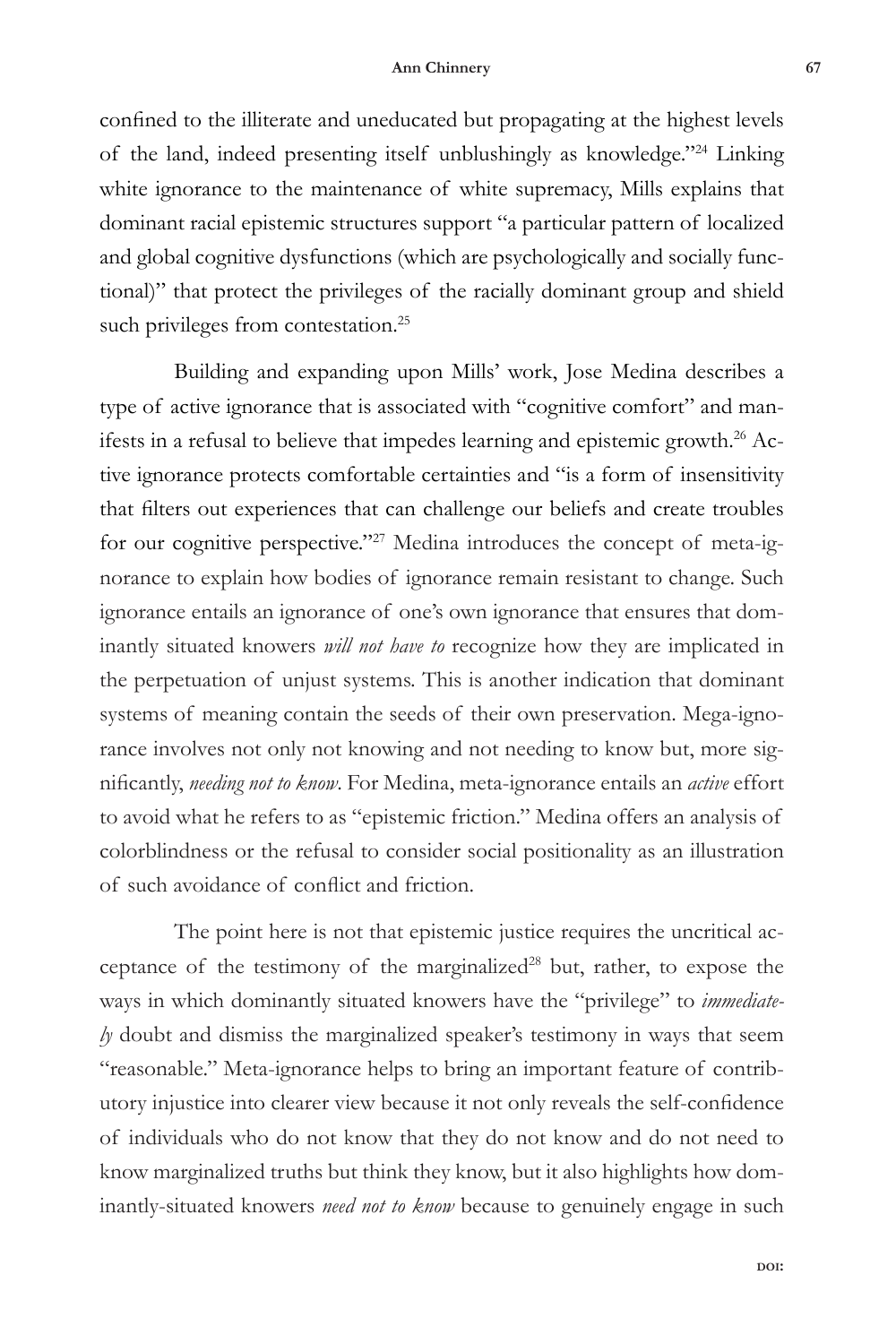knowledge would threaten their epistemic comfort. Moreover, it underscores the *deeply built-in preserving mechanisms* that impede any attempt to challenge the authority of dominant frameworks of intelligibility.

The *willfulness* of willful ignorance now comes into sharper focus. Willfulness is not necessarily an *intentional* act of unwillingness, although it could be. Willful ignorance can be a tenacious refusal that does not seem like a refusal at all because it is buttressed by dominant epistemic frames. It is willful because it preserves comfort. Moreover, meta-ignorance as a form of willful ignorance is often maintained under the guise of objectivity, rationality and universality. In an excellent illustration of how dominant systems of meaning contain the seeds of their own preservation, Kristie Dotson demonstrates how there are "difficult-to-defeat arguments concerning the 'legitimacy' of police slayings against Black people" grounded in what she refers to as "resilient oblivion" and "which can have the effect of normalizing oppressive conditions." 2930 Although space restrictions prevent me from analyzing Dotson's argument in detail, her critical deconstruction of the rationalization of police brutality against Black bodies as a reaction to "reasonable threat" is a remarkable illustration of both willful ignorance and how patterns of oppressive events are recast as "reasonable."

Medina concludes that meta-ignorance is the ultimate source of hermeneutical and testimonial injustice. More than prejudice or implicit bias, it is dominant group members' denial of credibility to (and refusal to engage with) the frameworks of intelligibility that the marginalized offer that supports epistemic injustice and shields such injustice from challenge, a point that Fricker's limited focus occludes.

### EPISTEMIC EXPLOITATION

A compelling demonstration of how willful ignorance can hide behind good intentions and contribute to RBF is found in what Nora Berenstain refers to as "epistemic exploitation." 31 Epistemic exploitation names the widespread experience (especially in academia) of systemically privileged individ-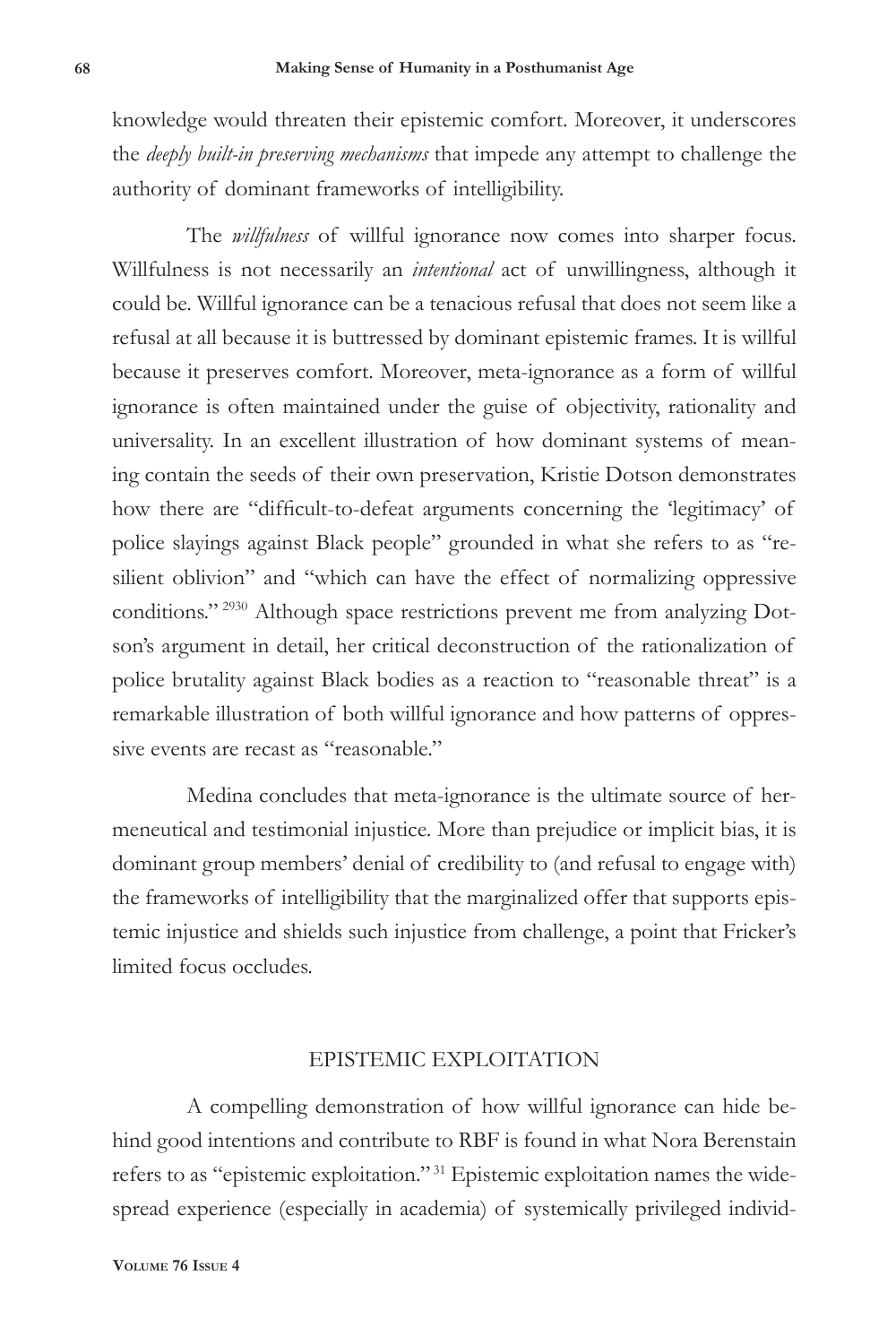uals expecting marginalized individuals to educate them about white privilege and the experience of oppression. Berenstain points to the ways in which such exploitation masquerades as epistemically virtuous forms of intellectual engagement—a pursuit of truth, a harmless exercise of curiosity, just wanting to know—but, in effect, such expectations are an abuse of marginalized people's labor. In addition, when the systemically privileged demand to be educated but then fail to utilize and seriously engage with what they are told, the epistemic harms of willful ignorance are intensified and also dominant epistemic frameworks are protected from challenge—all under the guise of the pursuit of knowledge.

These two related aspects of epistemic exploitation deserve emphasis. First, there is the unremunerated labor that the marginalized are expected to provide in order to educate the systemically privileged about systems of privilege and oppression. This keeps the marginalized busy with the needs and interests of the systemically privileged while their own needs and academic interests are ignored. Second, in characterizing this labor, Berenstain draws attention not only to the labor of educating but also to the challenge that the marginalized face in response to the testimony they offer. Berenstain refers to the "default skepticism of the privileged" where the testimony of the marginalized is not only responded to with suspicion but that, in the eyes of the skeptic, such skepticism is taken to be legitimate objections and even evidence of the skeptic being engaged and open-minded.32 In light of these ostensibly good intentions, the marginalized are forced into a dilemma—try harder to educate and endure the emotionally exhausting attempts to constantly justify and substantiate what one knows to those who do not have "the ears to hear" or be labeled negatively.33 As Alison Jones so powerfully demonstrates, when the marginalized refuse to educate, white students label *them* as the problem.34 Dominant knowers, in addition, do not only deny credibility to members of marginalized groups but they also demand information from the marginalized which they then doubt in a way that keeps the rules of the game in dominantly situated knowers' hands.

These skeptical attitudes are a manifestation of willful ignorance and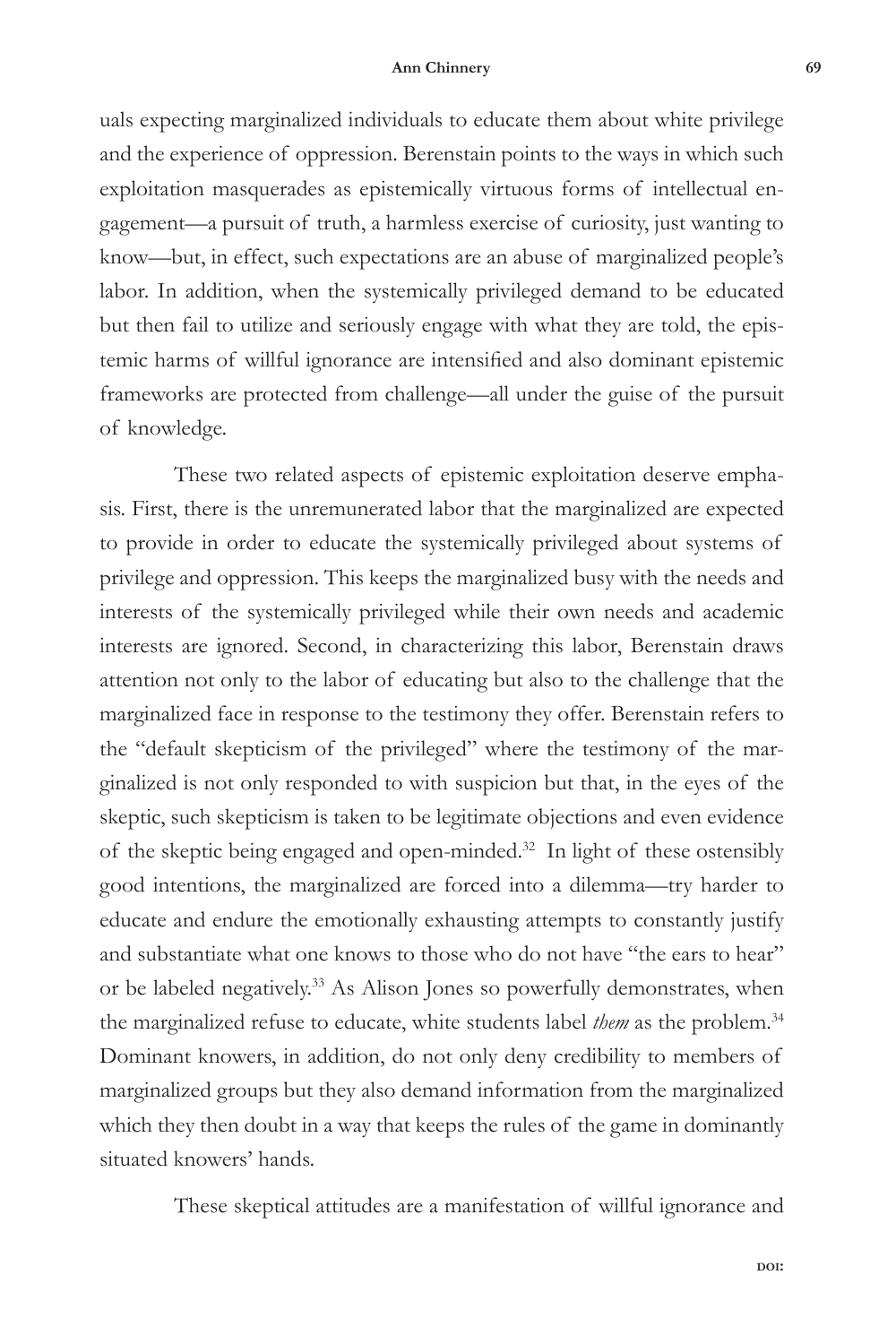contribute to racial battle fatigue. Saba Fatima describes an experience that she encountered as a teaching assistant. She ran into one of her students in the library who was studying for the final exam. The student was clearly anxious and in her attempt to calm her student's angst about the final, Fatima tells the student that she saw the exam and it's not that bad. Another white male student standing nearby who was not in Fatima's section and overheard the conversation, calls out to Fatima in a terse command, "Hey!...Come here." As a petite, woman of color and an advanced doctoral candidate the white male's student snippy tone felt jarringly disrespectful.<sup>35</sup>

The point that Fatima wants to accentuate, however, is the epistemic violence she encounters when she tries to explain to her colleagues why she felt so disrespected by the student's demand. Her explanations are dismissed or reframed in ways that not only disregard her interpretation of her experience but in ways that sound "reasonable." Fatima narrates that she is given advice such as "Be rational, be reasonable, the student didn't mean it that way," or "Be strong, don't make such a big deal out of something so trivial." Therefore, a common response of white people upon hearing about racially oppressive experiences is to offer alternate and "reasonable" explanation of what actually happened. The implication is that the speaker does not know how describe his/her/their reality.36

Fatima explains how these *seemingly well-meaning* and *seemingly reasonable* counsels push her to the edge of knowing and contribute to her questioning the reality she herself knows. Moreover, if she allows herself to express justified anger then she is tone-policed and charged with "incivility." The demand for civility can function as a tool to silence those who raise issues that dominantly situated knowers refuse to hear. As previously noted, Sara Ahmed discusses how this cycle of dismissal works and the way in which expressed anger is used to further dismiss what the marginalized are saying.

> Your reasonable…arguments are dismissed as anger (which of course empties anger of its own reason), which makes you angry, such that your response becomes read as the confirmation of the evidence that you are not only angry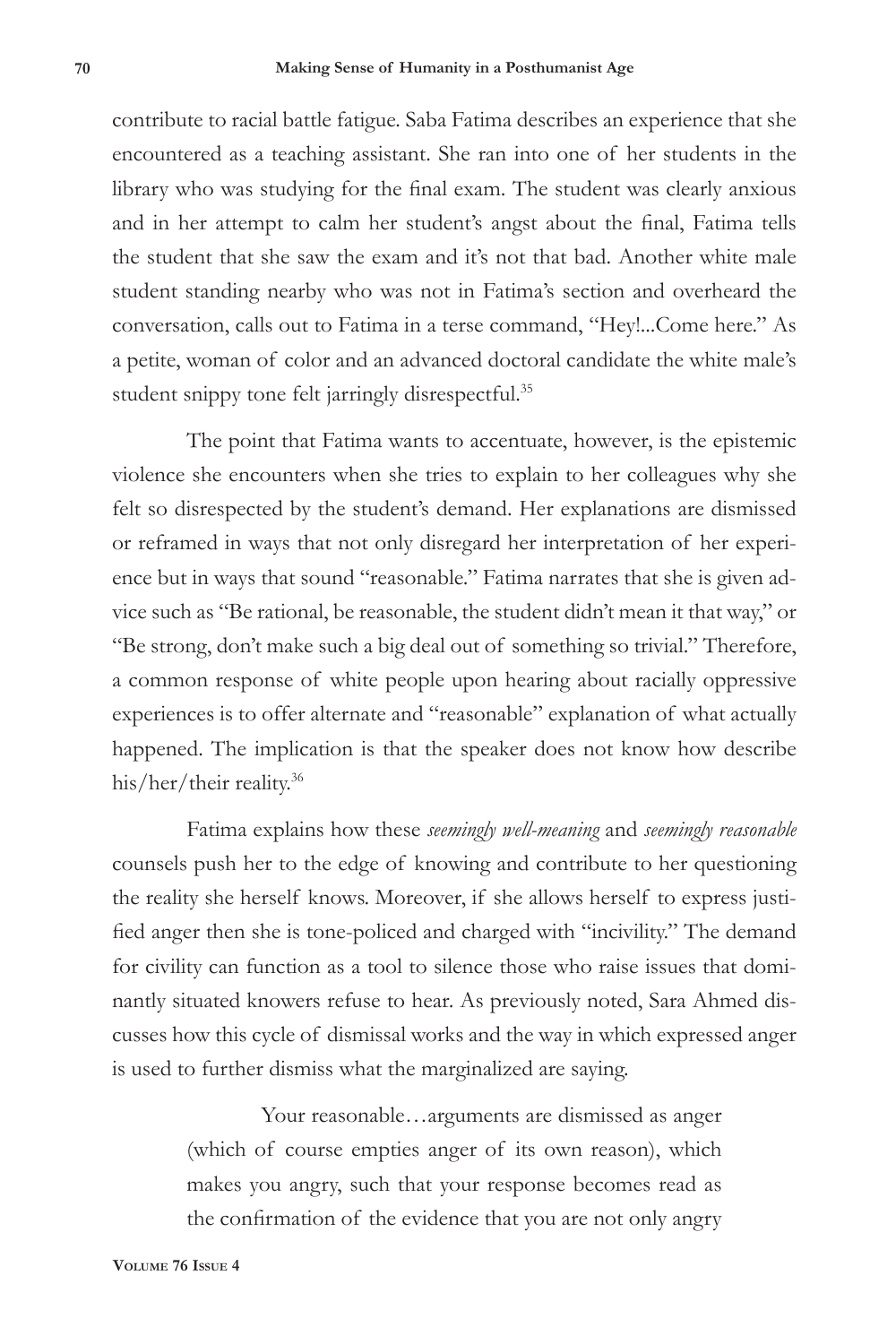but also unreasonable!<sup>37</sup>

Willful ignorance—a refusal to seriously engage with marginalized epistemic frameworks—plays a major part in the cycle that contributes to doubt and paranoia. Fatima notes that

> we…become unsure…and lose epistemic ground with each passing moment because no one around us saw it the same way.38

When Fatima contends that epistemic injustice pushes her to the edge of her ability to know, it is a clear sign of racial battle fatigue.

Given the epistemic costs of racial battle fatigue, silence and retreat can be an intentional and understandable response. In her provocatively titled book, *Why I'm No Longer Talking to White People About Race*, Reni Eddo-Lodge describes how white people utilize numerous counter-arguments to deny what she says about her experience as a Black woman.39 Eddo-Lodge declares that she was no longer talking to white people about race since she no longer wanted to engage with the emotional disconnect displayed by white people when she attempts to articulate her experience. Withdrawing from hostile spaces is a way to enact her sense of agency and also is a form of self-survival.

A similar decision to disengage is evident in the example Dotson offers to illustrate epistemic smothering. Dotson refers to a 1996 article by Cassandra Byers Harvin titled, "Conversations I Can't Have," in which Harvin describes her need to avoid conversations about race with her white friends and colleagues because she can no longer deal with their hurt, surprise and defensiveness.40 Harvin relates an experience she had with a white woman in the public library who asked Harvin what she was working on. When Harvin explains that she is doing research on "raising black sons in this society" the white woman promptly inquires, "How is that any different from raising white sons?"<sup>41</sup> As Harvin relates the encounter she underscores that the white woman's question not only expressed a level of ignorance of the difficulties of raising a Black son in a white supremacist society but also that the tone, the skeptical manner, with which the question was framed implied in a condescending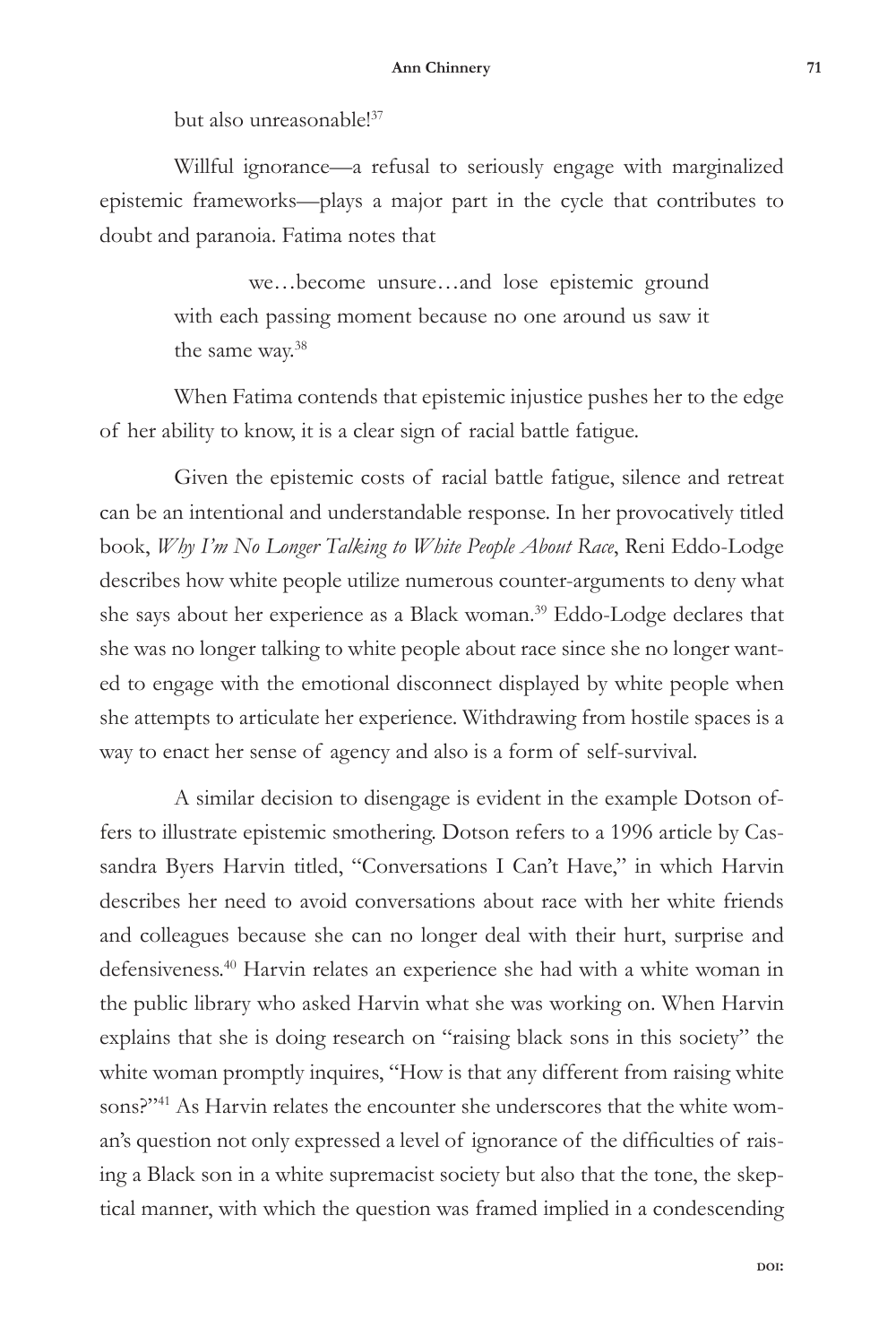way that Harvin is "making something out of nothing."<sup>42</sup> Harvin chooses not to engage with the white woman and politely makes up an excuse that she is late and needs to leave the library—this was a conversation she could not have.

## IMPLICATIONS FOR EDUCATION

Dialogue around racial injustice in the academic classroom can be a precarious for students of color. Zeus Leonardo and Ronald Porter expose the myth of safe spaces and argue that when it concerns public race dialogue, students of color are almost never safe. They describe the dilemma that students of color find themselves as standing "between the Scylla of becoming visible and the Charybdis of remaining silent."<sup>4344</sup>

Similarly, Deanna Blackwell critiques typical forms of anti-racist education for assuming that the role of students of color in the classroom will be as cultural experts, the teacher's aide and the witness of white epiphanies.<sup>45</sup> Such expectations prioritize the interests of white students while the academic needs of students of color are ignored. Alison Jones asks: For whose benefit is dialogue across difference? Both Blackwell and Jones advocate for the value of separate spaces for students of color on predominantly white campuses.

As a white educator who teaches courses about social justice, I have had racially marginalized students walk out of my not-so-safe class in frustration with white students' fragility and my inadequate attempts to disrupt it.<sup>46</sup> And while I once believed that I am promoting my students of color's epistemic agency by assuming they want be in the position of educator in the classroom, I have since learned that they may understand this role as exploitive. They not only have to endure the white students' defensiveness and resistance and also to be put in the position of having to absolve white students' guilt but, in addition, as the professor, I get the credit of creating a space where white students can discuss difficult issues. My own white fragility is manifest when I remember the discomfort and insecurity I experienced as an educator when these students walked out because, as I now understand, their withdrawal denies me the "good-feeling rewards" of teaching. Instead, I have learned to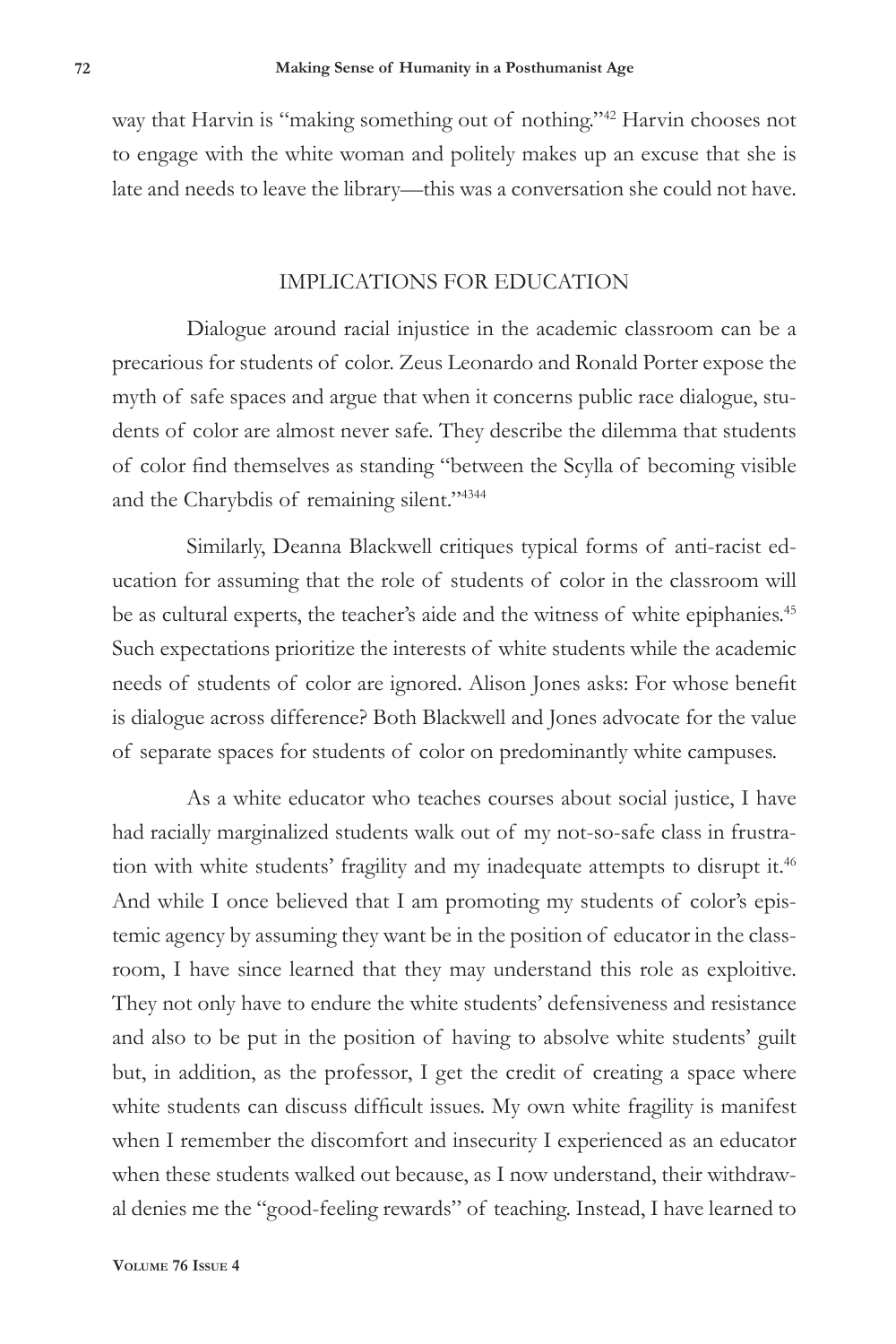stay in the moment of discomfort by asking myself: How is willful ignorance circulating in my classroom? How am I contributing to the epistemic harms of my students of color by burdening them with the expectation that will play a certain role in cross-racial dialogue? How am I ignoring their needs and interests?

The epistemic harms that students of color bear in mixed race classrooms must be acknowledged and the ways in which white willful ignorance contributes to such harms must be disrupted. In his discussion of meta-ignorance, Medina recommends that dominantly situated knowers learn how to stay in the discomfort of "epistemic friction." In order to unsettle the protective mechanisms of ignorance, Medina notes that it is important to "make painfully visible the price of epistemic comfort under conditions of oppression, so that people cannot avoid the realization that the comfort of some comes at the cost of the discomfort of others."47 Willful ignorance, rather than implicit bias, can help educators to understand the epistemic harms that racially marginalized students endure engaging in dialogue around racial injustice. In order to avoid or limit epistemic exploitation, dominantly situated knowers, students, and educators must be encouraged to ask: What don't I know? What don't I need to know? What don't I want to know and why?

While a better understanding of willful ignorance can lead to understanding the violence that students of color can experience in cross-race dialogues, there is some flicker of hope in Pohlhaus' comment that "the solution is not to give something to the marginally situated knower such as credibility or epistemic resources…the solution is for dominantly situated knowers to catch up and learn to use epistemic resources they lack by forging truly cooperative interdependent relations with marginally situated knowers."48 Shifting the focus from implicit bias to willful ignorance in social justice pedagogy, I have argued, can be one tool that may help forge such cooperative and interdependent relations.

<sup>1</sup> William A. Smith, "Higher Education: Racial Battle Fatigue," in *Encyclopedia*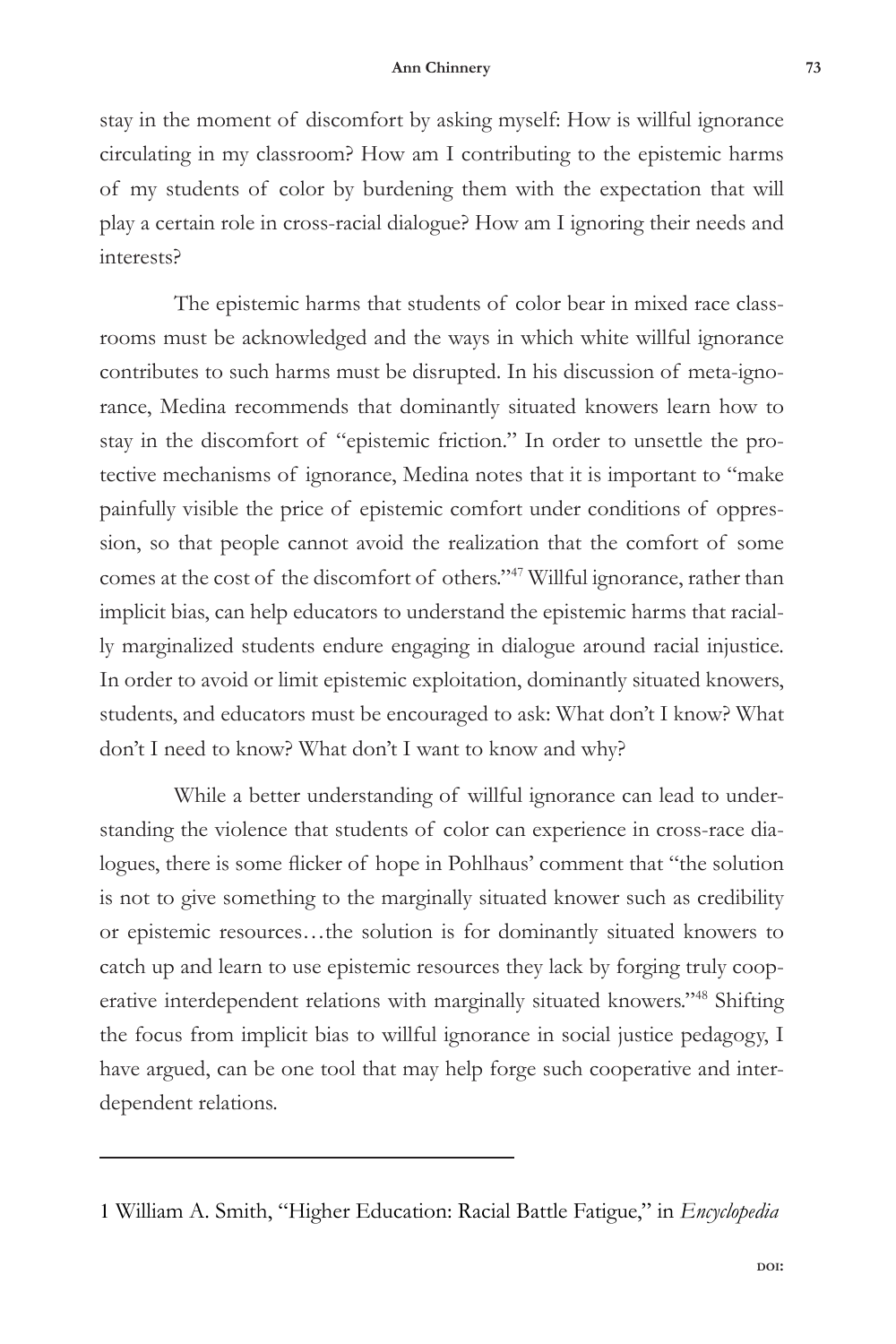*of Race, Ethnicity, and Society*, ed. R. T. Schaefer (Thousand Oaks, CA: Sage, 2008), 615–618, 617.

2 Willian A. Smith, Tara Yosso, and David Solorzano, "Challenging Racial Battle Fatigue on Historically White Campuses: A Critical Race Examination of Race-related Stress," in *Faculty of Color Teaching in Predominantly White Colleges and Universities*, ed. C. A. Stanley (Bolton, MA: Anker, 2006), 299–327. 3 Saba Fatima, "I Know What Happened to Me: The Epistemic Harms of Microaggressions," in *Microaggression and Philosophy*, eds. L. Freeman and J. Weekes Schroer (New York: Routledge, 2020), 163–183, 166.

4 Miranda Fricker, *Epistemic Injustice: Power and the Ethics of Knowing* (Oxford: Oxford University Press, 2007).

5 Nora Berenstain, "Epistemic Exploitation," *Ergo: An Open Access Journal of Philosophy* 3, no. 22 (2016): 569–590.

6 Lorraine Code, *Rhetorical Spaces: Essays on Gendered Locations* (London: Routledge, 1995); Patricia Hill Collins, *Black Feminist Thought: Knowledge, Consciousness, and the Politics of Empowerment* (London: Routledge, 1990); Linda Alcoff and Elizabeth Potter, eds., *Feminist Epistemologies* (New York: Routledge. 1993). 7 Fricker, *Epistemic Injustice*, 1.

8 Harper Lee, *To Kill a Mockingbird* (Philadelphia, PA; Lippincott, 1960). 9 Gaile Pohlhaus, Jr., "Discerning the Primary Epistemic Harm in Cases of Testimonial Injustice," *Social Epistemology* 28, no. 2 (2014): 99–114.

10 Sara Ahmed, *The Promise of Happiness* (Durham, NC: Duke University Press, 2010), 68.

11 Kristie Dotson, "Tracking Epistemic Violence, Tracking Practices of Silencing," *Hypatia* 26, no. 2 (2011): 236–257.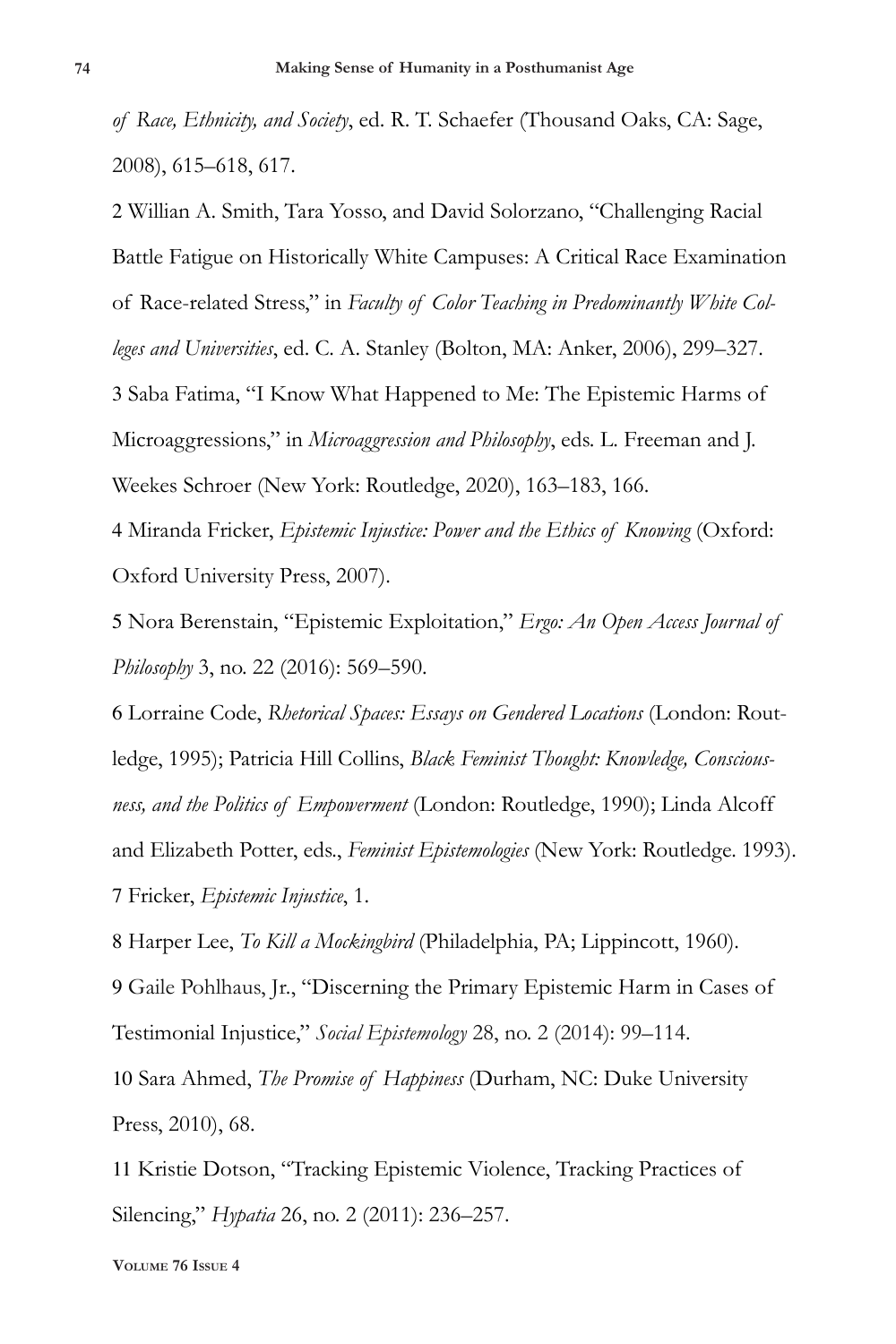12 Fricker, *Epistemic Injustice*, 147.

13 Fricker, 155.

14 Jose Medina, "Hermeneutical Injustice and Polyphonic Contextualism: Social Silences and Shared Hermeneutical Responsibilities," *Social Epistemology* 26, no. 2 (2012): 201–220; Gaile Pohlhaus, Jr., "Relational Knowing and Epistemic Injustice: Toward a Theory of Willful Hermeneutical Ignorance," Hypatia 27, no. 4 (2012): 715–735; Kristie Dotson, "A Cautionary Tale: On Limiting Epistemic Oppression," *Frontiers: A Journal of Women Studies* 33, no. 1 (2012): 24–47; Rebecca Mason, "Two Kinds of Unknowing," *Hypatia* 26, no. 2 (2011): 294–307. I want to note that in more recent work, Fricker has acknowledged the significance of both Pohlhaus' and Dotson's critique. See Miranda Fricker, "Evolving Concepts of Epistemic Injustice," in *The Routledge Handbook of Epistemic Injustice*, eds. J. Kidd, J. Medina, and G. Pohlhaus (New York: Routledge, 2017), 53–60.

15 Medina, "Hermeneutical Injustice and Polyphonic Contextualism," 207. 16 Dotson, "A Cautionary Tale."

17 Pohlhaus, Jr., "Relational Knowing and Epistemic Injustice."

18 Pohlhaus, Jr., 715.

19 Pohlhaus, Jr., 716.

20 Pohlhaus, Jr., 726.

21 Alison Bailey, "The Unlevel Knowing Field: An Engagement with Dotson's Third-Order Epistemic Oppression," *Social Epistemology Review and Reply Collective* 3, no. 10 (2014): 62–68, 66.

22 Dotson, "A Cautionary Tale."

23 Charles Mills, "White Ignorance," in *Race and Epistemologies of Ignorance,* eds.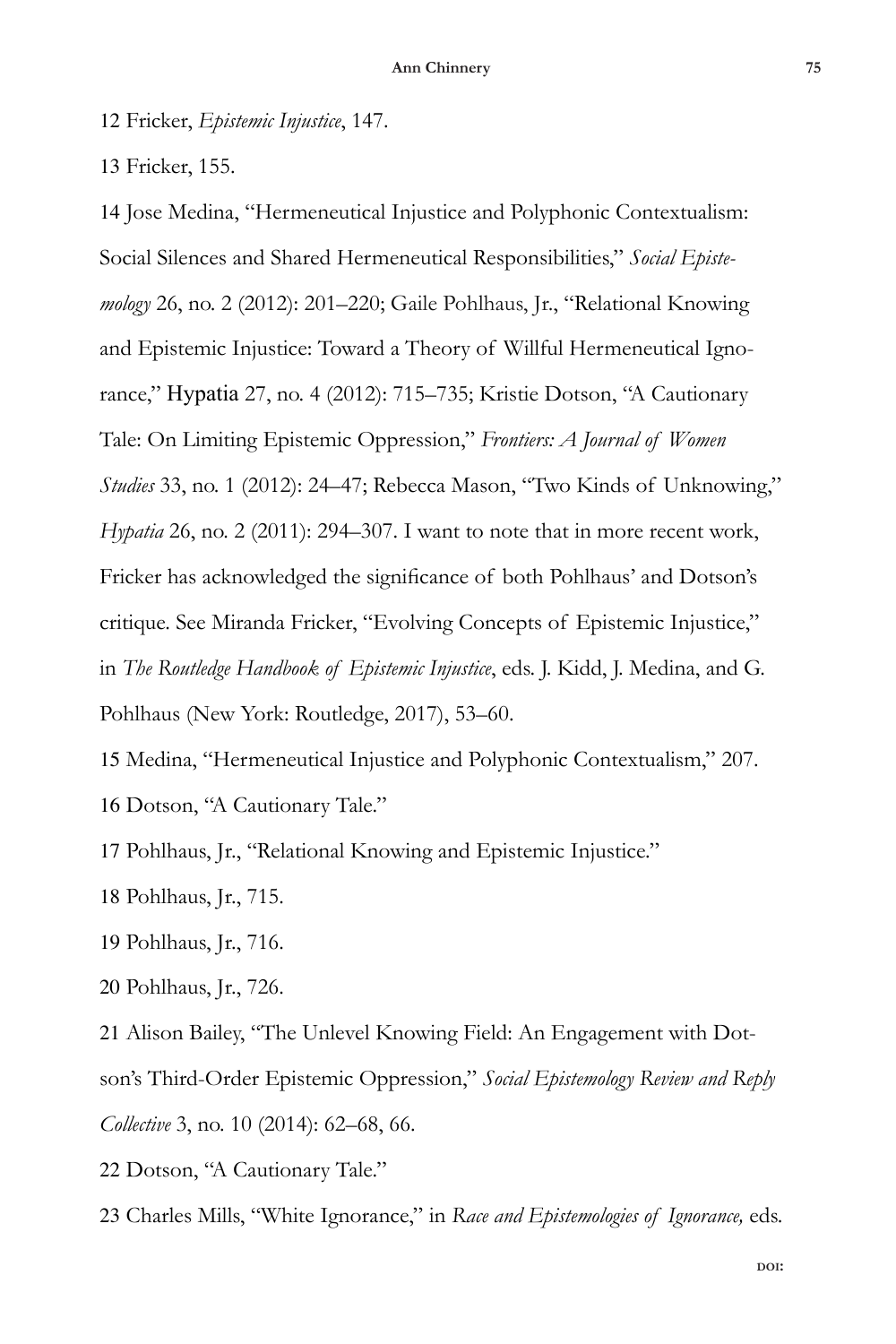Shannon Sullivan and Nancy Tuana (Albany, NY: State University of New York Press, 2007): 13–38.

24 Mills, "White Ignorance," 13.

25 Mills, 18.

26 Jose Medina, *The Epistemology of Resistance: Gender and Racial Oppression, Epistemic Injustice, and Resistant Imaginations* (New York: Oxford University

Press, 2013); Jose Medina, "On Refusing to Believe: Insensitivity and Self-Ignorance," in *Rationality Reconsidered: Ortega y Gasset and Wittgenstein on Knowledge, Belief, and Practice*, eds. José María Ariso and Astrid Wagner (Berlin: De Gruyter, 2016): 187–200.

27 Medina, "On Refusing to Believe," 192.

28 This is a topic I hope to take up in a future project.

29 Kristie Dotson, "Accumulating Epistemic Power: A Problem with Episte-

mology," *Philosophical Topics* 46, no .1 (2018): 129–154.

30 Dotson, "Accumulating Epistemic Power," 129.

31 Nora Berenstain, "Epistemic Exploitation."

32 Berenstain, 578.

33 Alison Jones, "The Limits of Cross-Cultural Dialogue: Pedagogy, Desire, and Absolution in the Classroom," *Educational Theory* 49, no. 3 (1999): 299–316, 308.

34 Jones, "The Limits of Cross-Cultural Dialogue," 308.

35 Saba Fatima, "On the Edge of Knowing: Microaggressions and Epistemic Uncertainty as a Woman of Color," in *Surviving Sexism in Academia: Feminist Strategies for Leadership*, eds. Kirsti Cole and Holly Hassel (New York: Routledge 2017), 147–154

**Volume 76 Issue 4**